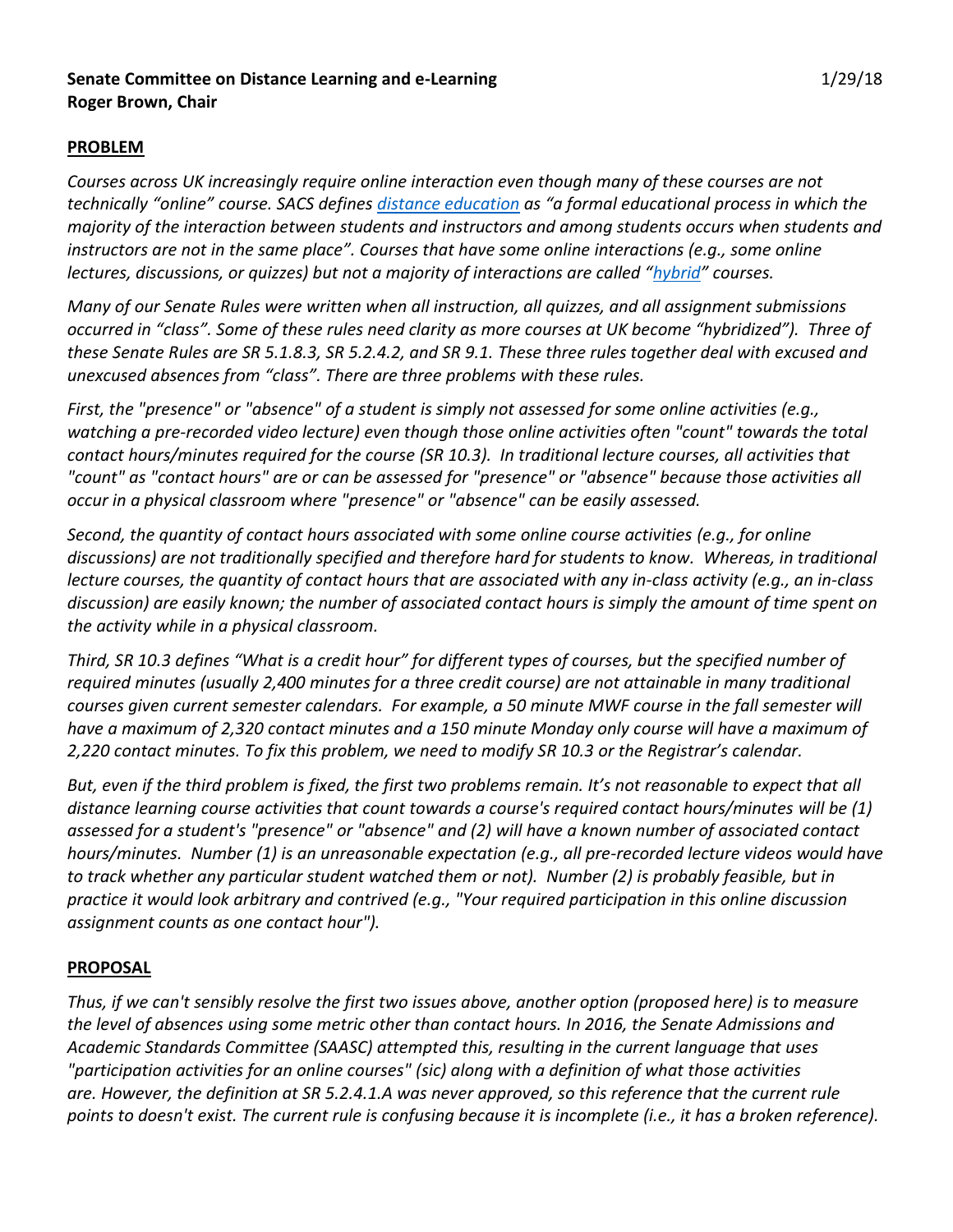*We propose to use "required interactions" rather than "contact hours" as a better way to measure whether a student's excused absences in a course are so numerous that the student should be allowed the option of a late withdrawal or receipt of an "I" grade.*

NOTE: Wording that is red with strike out marks is existing wording this is proposed for deletion. Wording that is underlined in blue is new proposed wording.

### **SR 5.1.8.3 Permissive Withdrawals**

A student may withdraw from a class, or from the University, after the withdrawal period in Rule 5.1.8.2.A but through the last day of classes for the semester/session/term upon approval by the dean of the student's college of a petition certifying urgent non-academic reasons including but not limited to:

- 1. Illness or injury of the student;
- 2. Serious personal or family problems;
- 3. Serious financial difficulties; or
- 4. Having excused absences for the dates and times associated with more than in excess of one-fifth of the class contact hours required interactions in a course-where attendance is required or is a criterion for a grade, pursuant to SR 5.2.4.2.

Before acting on such a petition, the dean will consult with the Instructor of Record of the class. The dean may not delegate the authority to approve or deny a petition to withdraw to the University Registrar or to any other agency external to his or her college. If such a petition is approved by the dean of the student's college, the dean shall inform in writing the Instructor of Record of the class of his/her action, and the student shall be assigned a grade of  $W''$ .

### **SR 5.2.4.2 Excused Absences**

If an attendance policy is not stated in the course syllabus and attendance is If the course syllabus does not require students to interact with other students, an instructor, or an instructor's proxy and if such interactions are not a criterion for a grade in a the course, then the Instructor of Record shall not take any account of a student's excused or unexcused absences from class such interactions when assigning a grade.

If the course syllabus defines either policies that require class attendance or a grading standard that determines a student's grade based in part on class attendance, requires students to interact with other students, an instructor, or an instructor's proxy or if such required interactions are a criterion for a grade in the course, the following rules apply:

1. Excused Absences: If a student has excused absences for the dates and times associated with more than in excess of one-fifth of the class contact hours required interactions for a that course (participation activities for an online courses, as defined in 5.2.4.1.A), the student shall have the right to receive a "W", or the Instructor of Record may award an "I" for the course if the student declines to receive a "W".

> \* "Required interactions" (SR 5.1.8.3, SR 5.2.4.2, and SR 9.1) are interactions that, if not completed at or by their specified date and time, would penalize a student in a course. Interactions may include, but are not limited to, student engagement with other students (e.g., participating in an in-class or online discussion), engagement with the instructor (e.g., attending class), or engagement with an instructor's proxy (e.g., attending a guest lecture or uploading a file to the course management system).